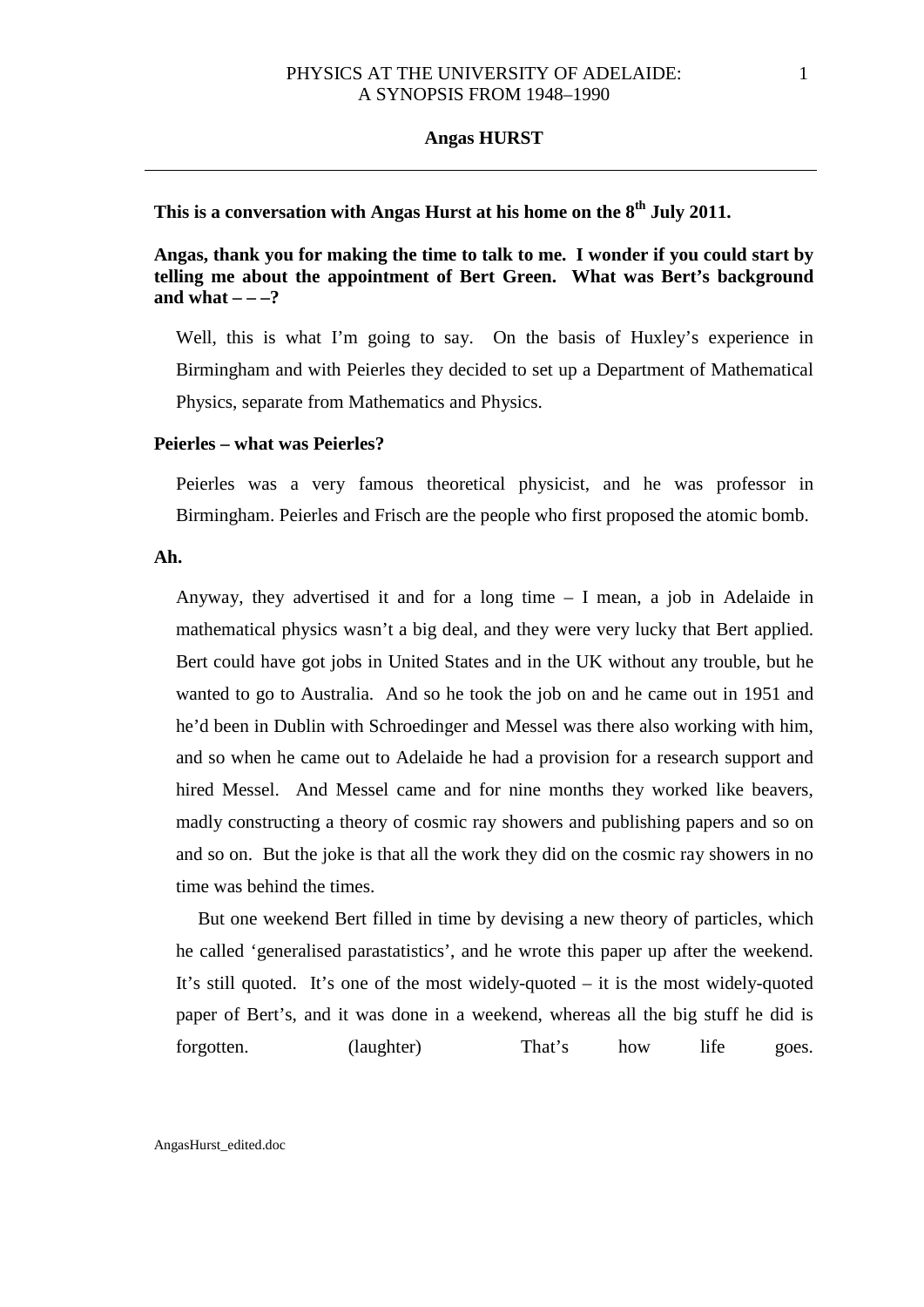So he came out and, as I say, worked very hard with Messel. Messel left after nine months, having teed himself up a job of Professor of Physics in Sydney, very cleverly, and Bert then advertised the job again and the next applicant was John Ward. John Ward really was very unlucky not to get a Nobel Prize, because he and Salam did basic work. Well, John Ward and Bert – well, John Ward couldn't stand Bert. Bert quite liked John Ward. Did you know John Ward?

### **No, I didn't.**

It was before your time. John Ward's objection to Bert was he didn't like the way Bert did physics. He didn't mind him personally, just that he didn't like the way he did physics, so he only stayed nine months and he went off. So the position was vacant again, and hence he gave the job to me. I came from Melbourne in 1957.

(laughs) When I came over, I wanted to get a house, of course. I'd sold my house in Melbourne. And I was told they wouldn't give me a house because the position was called a 'research fellow' and it was regarded as temporary. So I went along to see the Registrar, Vic Edgeloe, to try and persuade him to give me a permanent loan, and he said, 'Your predecessors have only each lasted nine months. How long do you intend to stay?' And I said I would stay until I got a better job. Well, I always joke, because I stayed 35 years. (laughter) And so I came over at the beginning of 1957 and worked with Bert, but soon after I came – we wrote a paper together – soon after I came, he got hooked in with – well, Roy Leipnik had been a visitor and Roy Leipnik was working with the rocket people, and they'd got Bert over at United States, and he spent a lot of time in the United States working in rocket stuff and so on, and I didn't see that much of him. But then he realised that he needed to have a research backup in the form of students, and so he started to initiate a research program and he had two research students. The first one was Marta Sved, George Sved's wife – she did an MSc with Bert – and the second was Ian McCarthy, who did a PhD with Bert. And so Bert thought we should have a proper course, and we then instituted a Mathematical Physics degree, which started in third year and went on to honours.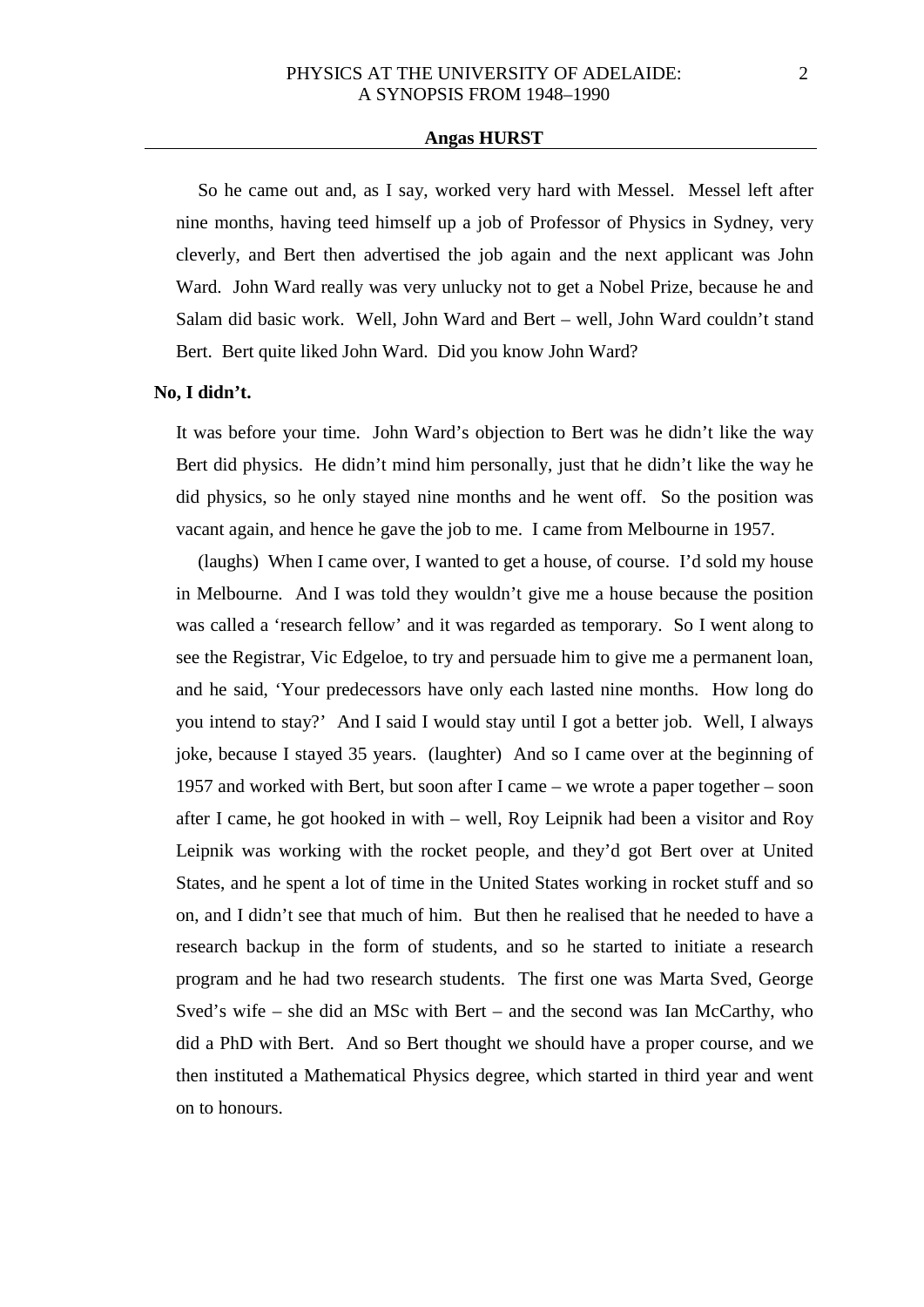# **What did the university have in mind in setting up Bert as a separate department from the Physics Department?**

Well, he was going to be a professor, and in those days a professor had to have a department.

#### **I see.**

There were no multi-professor departments, so the mere fact that he was a professor meant a separate department.

### **Yes.**

And it was – well, initially, a department of two people, you see. Eventually it grew to four. We were joined first of all by Lindsay Dodd and then by Pat Seymour, and so we built up – oh, in the order of  $15$  or  $20$  research students at any one time, so it became quite a vibrant department with third-year lectures and fourth-year lectures as well as a PhD program, and Bert and I shared the supervision of the students.

#### **So where did the students come from, mainly? Were they from Mathematics?**

That was a good question. They were split between Mathematics and Physics. In fact, and for a while, we instituted two third-year courses. One we called Theoretical Physics and the other we called Mathematical Physics. And, well, in the sense that the actual lectures we gave were the same, but if you did it under the name of Theoretical Physics the other subject was Physics – third-year subject; if you did it as Mathematical Physics the other subject was Mathematics. So you either had a Mathematics/Mathematical Physics combination or a Physics/Mathematical Physics combination. So we had the two sorts of streams: those who were mathematically inclined and those who were physics-inclined.

Eventually, when the new Oliphant Wing went up, we got two floors, and Bert and  $I$  – well, Ian McCarthy joined the staff eventually, and so did Lindsay, so they had offices there and the floor above was where the research students were. So it was quite a flourishing department.

But then  $-$  that's the sad thing about it  $-$  there came the time when the university started looking at itself and building up planning for the future and one of the criteria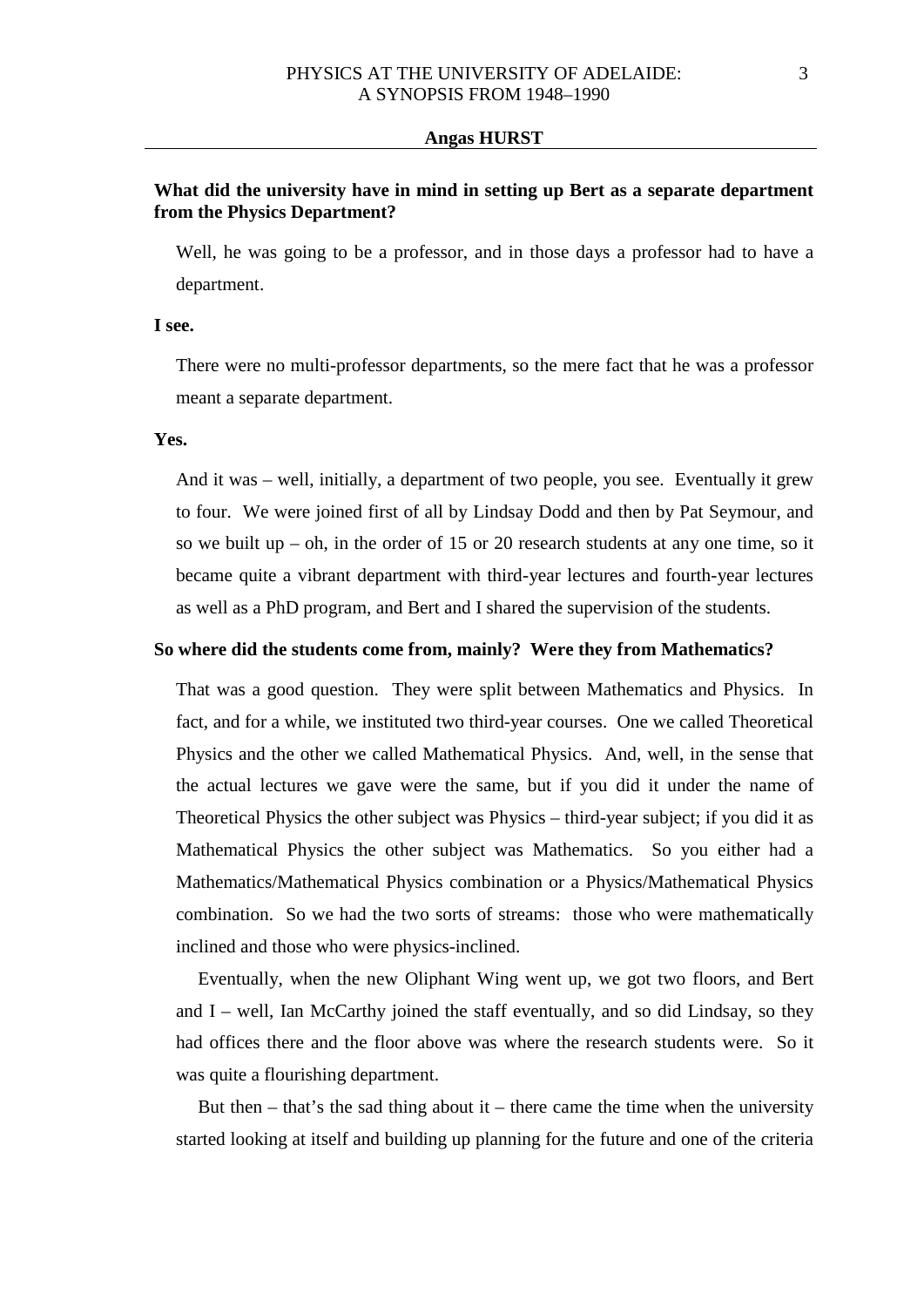was the number of staff, and we didn't have enough staff to be regarded as viable, which was crazy because we were able to maintain a full lecturing program and research program with the four of us quite easily – plus visitors; but there was a sort of behind-the-scenes operation which wiped the department out, and the only way in which it could survive was to amalgamate with Physics. Pure Mathematics wanted us to amalgamate with them, but we thought we should amalgamate with Physics under the condition that the department became called Physics and Mathematical Physics, and the Chair of Mathematical Physics, which, after Bert retired, I took – I'd got a personal chair by then, but when Bert retired I took over his chair – and so that Chair of Mathematical Physics when I retired was supposed to be filled by somebody else, and was filled by Paul Davies.

### **That's right, yes.**

And he lasted three years and went off, and they never  $---$ . They advertised again and got 50 applicants and didn't make an appointment, and so the department was wiped.

# **Yes. How did you see that failure to make an appointment? Was that political or to do with the quality of the applicants?**

Oh! It wasn't the quality; it was political. The trouble was the appointments committee was a balance of mathematicians and physicists and the chairman of the committee was the Vice-Chancellor, was Gavin Brown, who was a mathematician but he'd written papers in mathematical physics, and they had 50 applicants and some of them – I think about five of them were full professors from elsewhere. And the mathematicians would say [of] a candidate, 'Oh, he's not mathematical enough,' and the physicists would say, 'He's too mathematical,' and they knocked back every applicant. I mean, we had people like Paul Pearce, who got a chair in Melbourne afterwards, and people from overseas. They all got knocked back because – I never really understood why they couldn't make an appointment. Bert and I went to see Gavin Brown about it and he said, 'Oh, well, tell me about it,' as if he didn't know,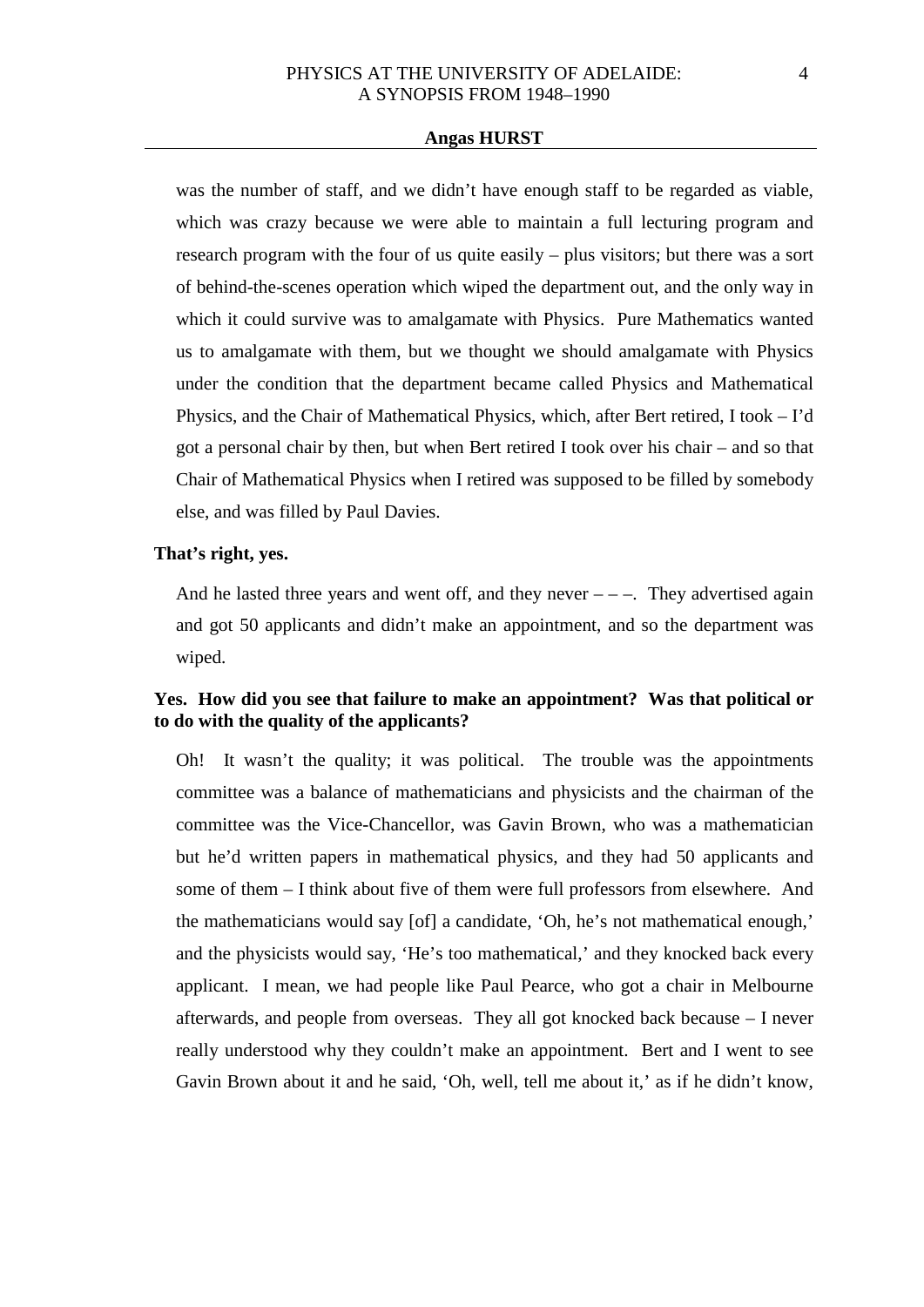when he was the chairman. And so the thing just staggered on and staggered on for a while until eventually they said, 'There's no money,' and it just ran out.

# **So really you're saying the politics of the situation was internal to the appointments committee rather than the university.**

Completely internal. And, of course, the joke was that they've got six professors of physics now. (laughter) But the one council-appointed chair in mathematical physics was knocked off by the dean, who happened to be a physiologist.

### **Yes. Things have changed. 'Professor' is now a career grade, isn't it?**

Yes, exactly.

### **It's quite a different notion –**

Exactly. That's right.

### **– than the old professor and head.**

Yes. Sort of 'god professor' almost, in those days. But by the time I was around they started – departmental government had come in and actually Bert and I shared a chairmanship, a head of the department, long before they had departmental government. But when the departmental government came in, well, then people like Lindsay and Peter took over as head of the department. But they, of course, didn't have the clout.

#### **I think Physics led the way with departmental government, didn't it –**

Yes, they did.

#### **– and starting with Stan Tomlin, I think.**

Yes. Well, of course, John Carver was very open-minded.

### **And then John Carver took it on.**

He was very open-minded, yes. Yes, we got on very well with John Carver; we got on very well with Eric Barnes; but there was always this concealed rivalry/hostility with Applied Mathematics. Ren Potts – for some reason or other, Ren had us in the [?]. I think the reason was that he had applied for a job with Bert, and Bert gave it to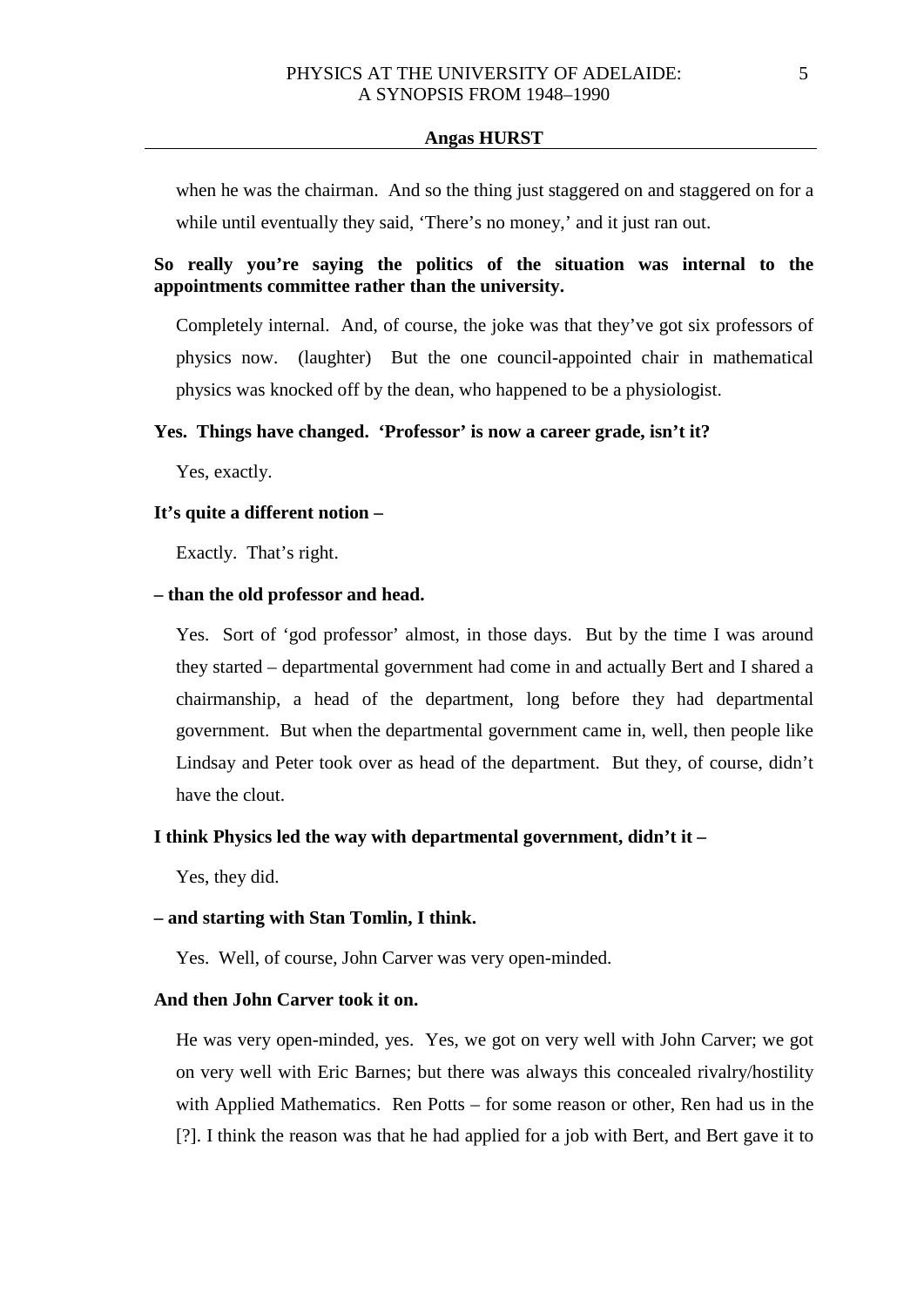Harry Messel. And Ren never forgave him for that. And the result was that he never supported us in all the strife that went on when we were trying to keep the department going, even though he'd written some very significant papers in mathematical physics himself. It was very peculiar.

### **Yes. How did you look upon the appointment of Paul Davies. That seemed to be a different kind of appointment than previous ones.**

That was a very interesting episode because they had an excellent, excellent panel of people apply for that occasion. Alan Carey was a top runner, I remember. But Tony Thomas, who was there by then, was very keen to have Paul Davies because he thought he would raise the profile things. Even then Paul was quite well-known as a media presenter. So he was appointed, and to start off did very well indeed; I mean, he got some really outstanding people around him, like Jim McCarthy and what's his name from New Zealand, and others. He had about four or five people, very active researchers, all working around Paul. But apparently Paul Davies felt that, being on a salary, he was too exposed to the taxation department, whereas when he was doing entrepreneurial work he could conceal it in all sorts of ways. So he resigned the position of Professor of Mathematical Physics and became an adjunct professor of natural philosophy. As I remember, you were chairman of the department then –

#### **Yes, I was.**

– and you were trying to get him to sit on a committee or do something, (laughter) and he bloody well wouldn't. He was a very personable sort of bloke, but he didn't do us any favours.

# **It was not an appointment in the traditional manner of mathematical physics, it seemed to me.**

No, that's right. I mean, he did have quite a good record in mathematical physics, (clock chimes) so if he'd gone on the way we thought he would be, would have been fine. But by that time he was become – well, now he's talking about cancer cures.

#### **Yes. He's a wide-ranging person.**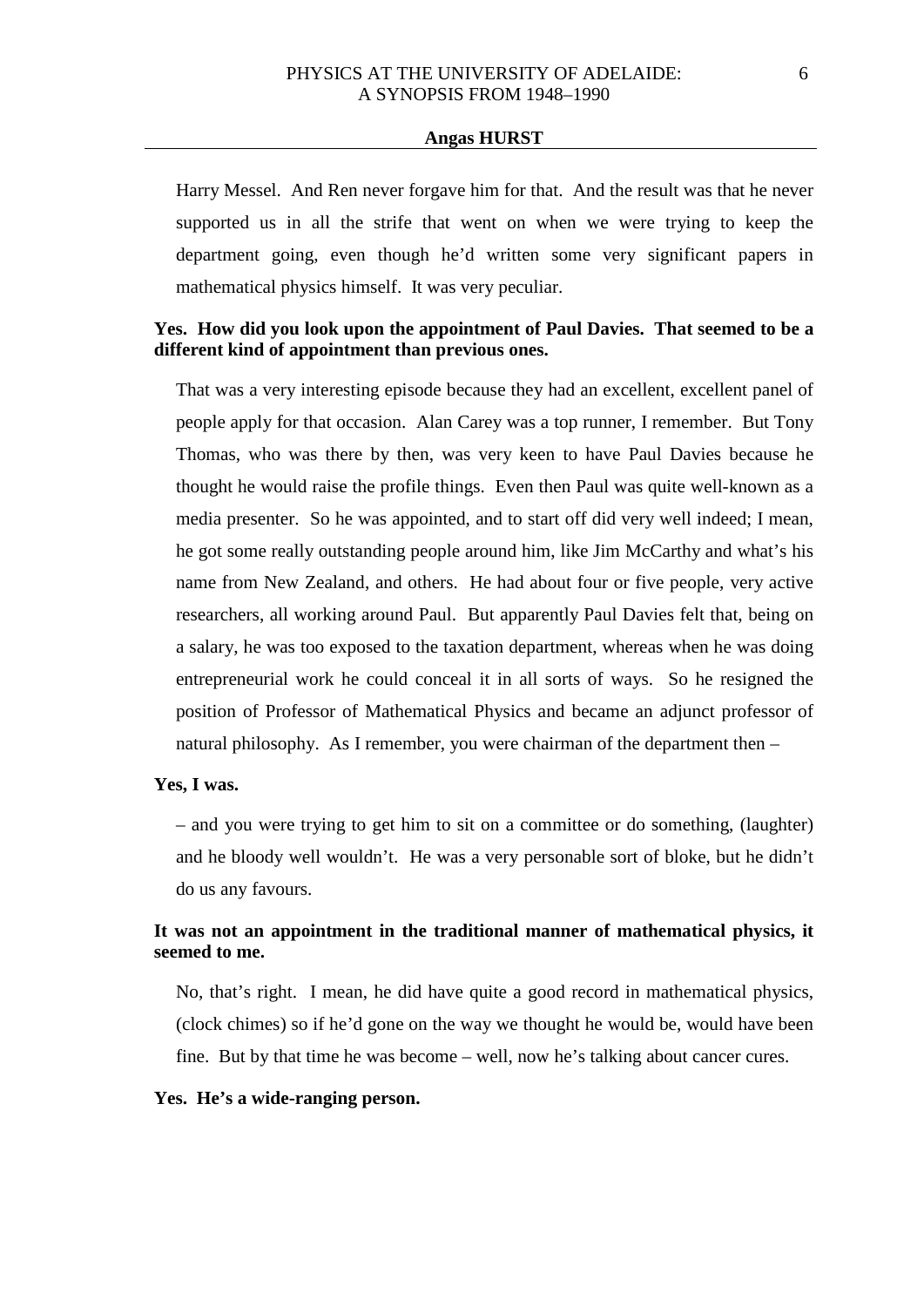Cancer cures and alien visits and everything, yes. So it wasn't a good choice, was it. That, of course, exposed us to get a replacement, and that's where Gavin Brown let us down, when we couldn't make an appointment.

# **What about the impact on teaching, the curriculum of Physics at Adelaide, with the arrival of Bert Green?**

Yes. Well, relativity was a big area that he hotted up. And Bert was also, of course, very strong in solid-state – kinetic theory of gases and things like that. I remember Roy Burdon saying that he realised that Bert Green was a 'top man' – well, coming from Roy, that was pretty good. So, I mean, the Born-Green theory of liquids is a very famous theory, so Bert had a very strong thing in complex states of matter. But he's also worked on particle physics with Born. But then he started doing things in general relativity. He could do anything, really.

# **So was it Bert who really began the teaching of relativity at Adelaide? Had it been in the curriculum before that, do you know?**

I don't know whether Don McCoy had been doing it.

### **Well, that would be before Don McCoy's time.**

That's right. There wouldn't have been anybody to do it then. I'm sure Huxley  $---$ .

# **So it's about that time that relativity must have come into the curriculum and at about that time that quantum mechanics came in.**

That's right.

# **And I think it might have been Stan Tomlin who got quantum mechanics courses going.**

Yes. That could be right. But I think – the relativity, I think, really started with Bert, although plenty of other people took over; I mean, I did it for a while. And he gave a lot of what you'd call extra – not extracurricular, but lectures and talks outside the syllabus, which were very well-attended. So what you might say he widened the educational scope of the department. He was a good lecturer. People always enjoyed his lectures. So he was a teaching asset as well as a research asset.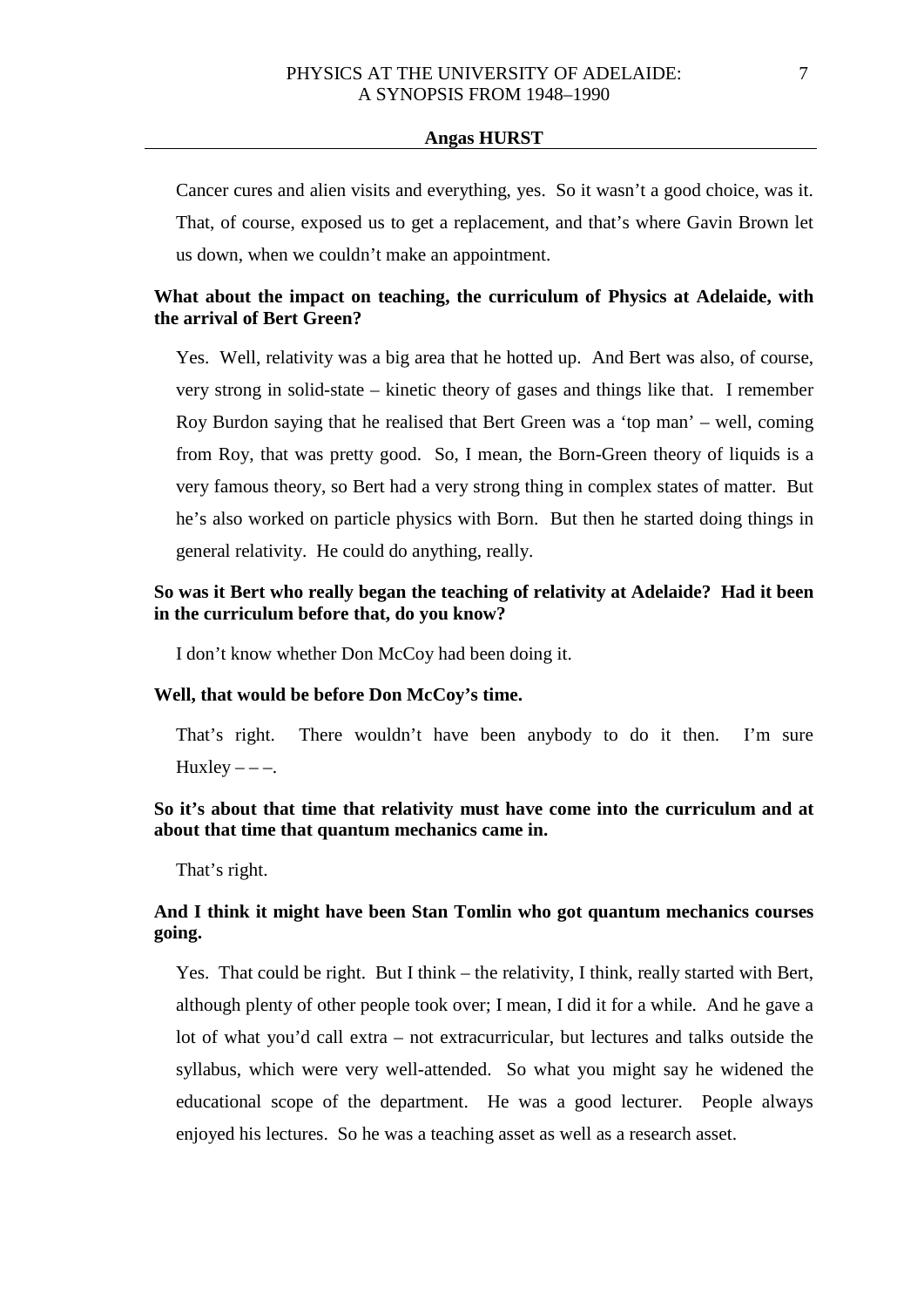#### **Yes. He must have had some good students over the years.**

Yes. Yes, well – they're all gone now. Of course, Tony Bracken and those people – yes, what has actually happened is there's a lot of our students went off to other universities and built up mathematical physics there, so that now mathematical physics is really most widely-practised in Brisbane and Sydney and Melbourne. Adelaide doesn't have mathematical physics as such.

#### **No. So who were some of the notable students that you produced?**

Ian McCarthy, of course. We had – we've collected a number of Fellows. So Ian McCarthy is a Fellow of the Academy; Jorgen Frederiksen's another Fellow of the Academy. There's somebody else as well. So people have done quite well academically. Then others have gone off into other areas, like Bob Bishop is a world leader in computing science. He runs a big firm in the United States now. I'm getting a bit rusty now on going right back. Of course, see, there was the so-called Beagle boys – there's John Corbett and Lindsay Dodd and Ken Amos, who all went into – became professorial level.

#### **So Lindsay Dodd was a student of the department, was he?**

Yes.

### **And did he go away before he was appointed – – –?**

Yes, he went to the United States for a while, yes. And John Corbett went to Indiana. And John Corbett spent a lot of time in France as well. And who else? Ken Amos, of course, went to Melbourne. Then there's Tom Wigley, you see. Tom Wigley's one of our people, and he's a world leader on climate research.

# **Oh, yes?**

He was one of the top people at the University of East Anglia on climate research. Then he became one of the senior academics in Boulder, in the climate study area of Boulder. So he's been in the world – he's a world name, Tom Wigley, so that's another one of our people.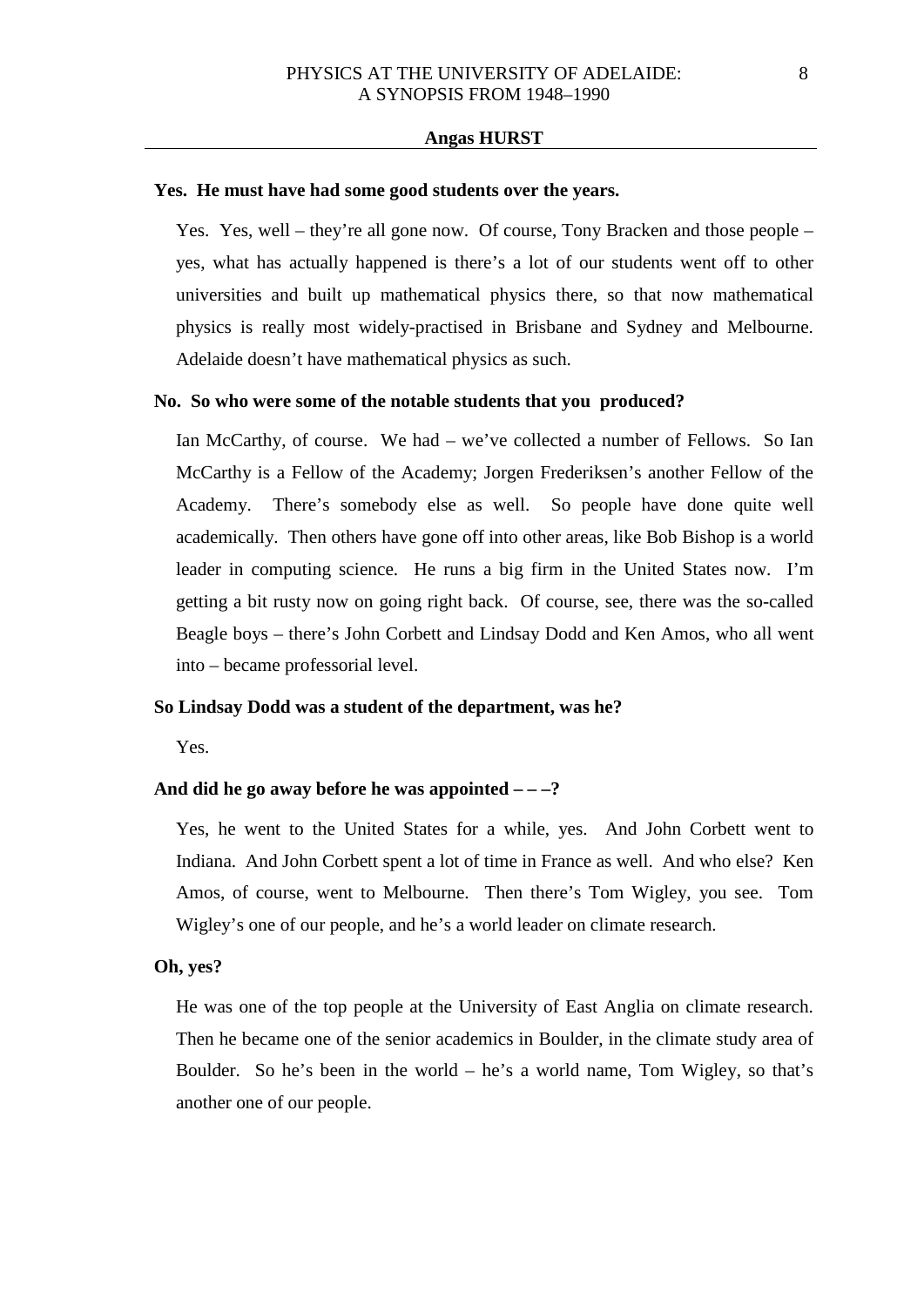# **Well, I'm looking at a list of Mathematical Physics appointments. There's a couple that you haven't mentioned. One is a person called Bergmann, who was there.**

Otto Bergmann. Otto Bergmann was a research fellow who came. He overlapped with John Ward, and he was there for some years afterwards. He went back to Austria.

### **Yes.**

He married an Adelaide girl, actually.

### **And the other one was Harvey Cohen.**

(laughs) Dear old Harvey. Harvey, he went to La Trobe and I think he'd be retired by now. He came via Canberra and he was a weirdo. Harvey Cohen and Pat Seymour were a marvellous pair. Harvey Cohen was one of the most untidy people you could ever possibly meet, and Pat Seymour was one of the tidiest. The result was they used to clash like billy-o. (laughter) Their lectures were contiguous. Well, Harvey would keep Pat waiting for ages, because he'd ramble on and on and on. Harvey was a very interesting bloke, but he didn't do very much.

# **What about your own story, Angas? What were your main interests and what do you see as your achievements?**

I gave an interview with Bob Crompton a while ago for the Academy, one of the distinguished scientists left there, and so I told the story of my life there to Bob. I started work in Cambridge in particle physics and when I came back to Melbourne I did nothing because all I did was teach. And Bert, in a sense, saved me by pulling me out of Melbourne. There were very good people in Melbourne, but no-one who knew anything whatsoever about physics. Mathematicians didn't know anything about physics, and the physicists didn't know anything about mathematics, so the result was I was, in a way, a sort of guru; but that didn't help research much. So then I came over to work with Bert, and, well, Bert and I didn't do much together.

The only one thing we did was write a book together on the Ising model, and that was a funny thing because I'd heard Onsager talk about the Ising model in Cambridge, and everybody was completely baffled by it, because Onsager was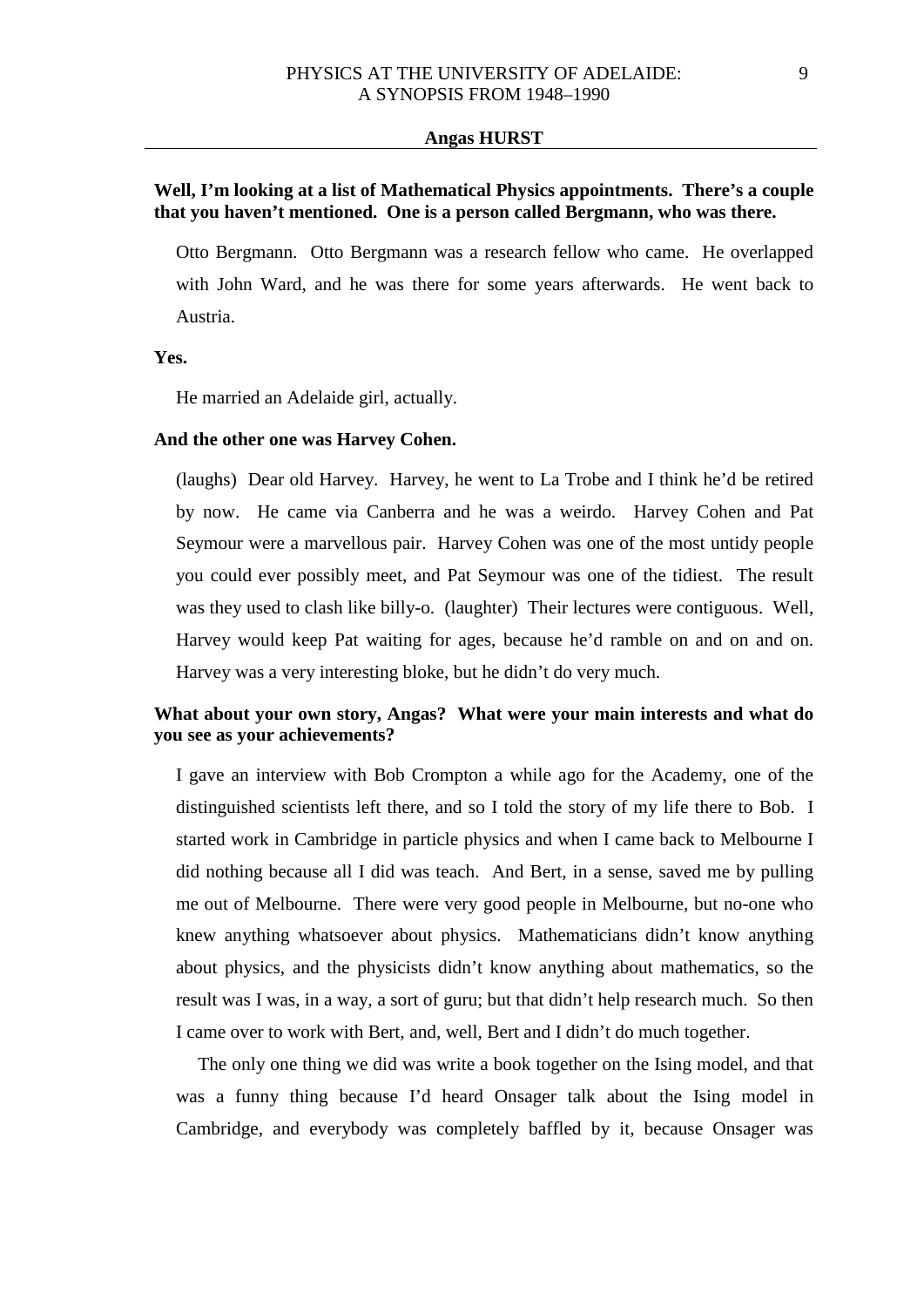renowned as one of the world's worst lecturers. And when I came out to Adelaide I saw a paper – written by John Ward, actually, John Ward and Mark Kac – in which they reckoned they could do the Ising model in a sort of graphical fashion, and I found a little trick to try and understand what they were doing, and Bert developed it by using what was called a Pfaffian, and so we rewrote a lot of the whole stuff on the Ising model together and produced a book. And then both of us dropped and never went back to it, really.

And I got involved after that in, essentially, mathematical physics. I had a number of absolutely outstanding people working with me: Alan Carey and Henry Grundling and Phillip Broadbridge, and they developed the mathematics of it so that we had a complete machinery for doing some of the fundamental parts of particle physics. So that was my interest. Apart from doing some work on nerve membranes – that's right; I got onto that through the physiologists, worked with a physiologist quite a while on the structure of nerve membranes, which I enjoyed doing. So I jumped around a bit – not as much as Bert. Did a lot of algebraic work in mathematical physics. So, hard to say what else I did.

# **You mentioned earlier the difficult relationship with Ren Potts and the Applied Maths people. There was a time when the mathematicians went off and formed their own faculty.**

Yes.

### **What's the story around those times?**

That was very interesting. The mathematicians – that was Ren and Eric – wanted to try and improve mathematical level of some of the non-scientific departments, and one of the things they wanted to do was to get more mathematics into Economics – god knows it needs it – and so they put up a proposal to the faculty that they have a subject of Mathematics for Economists, or something of that sort. And the faculty thought that was a little bit like empire-growing and they knocked them back and they wouldn't let them start an Economics mathematics subject, first-year subject. And so, I don't know, they, whether you'd call it in a huff or something like that, Eric and Ren said, 'All right. If you won't play our way we'll go off by ourselves and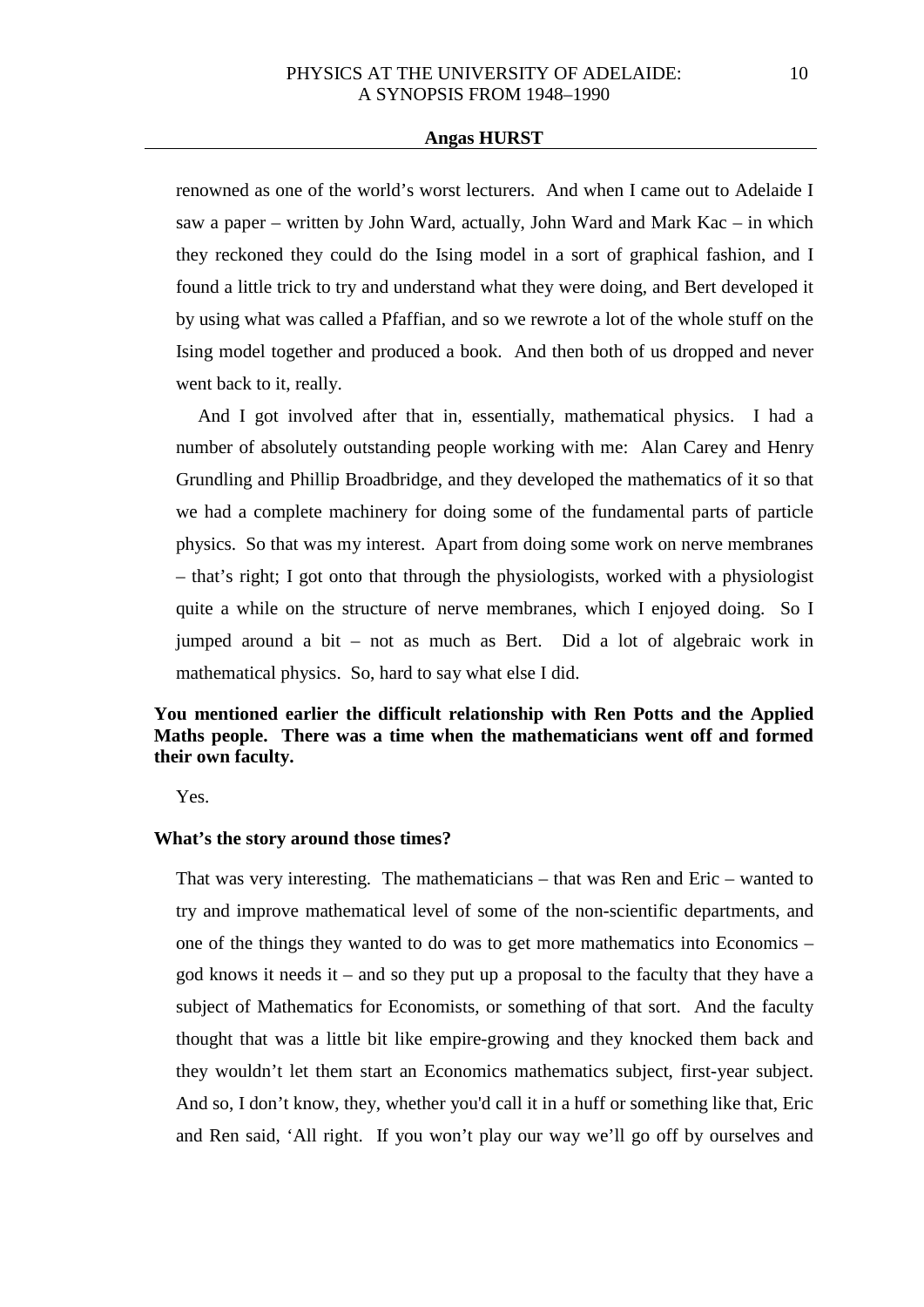form a separate department.' Well, Mathematics, in those days, was really – let me see: Pure Mathematics, Applied Mathematics, Statistics, Computing – was really four departments.

### **Yes.**

But the university thought that that was too narrow to form a separate faculty, so they got to work on us and said, 'Will you come in with us as Mathematical Physics as an extra sort of outside group?' And by that stage we were getting a bit fed up with the way the university was handling our applications for research grants because, not being an experimental department, the Faculty of Science wasn't very interested in us. And, blow me down, our research grants had to go through the Law Faculty. Well, the lawyers were very nice, but they didn't have the faintest idea what we were talking about. So we were starting to feel, 'Well, look, we don't like where we are, either, so maybe if we go in the Mathematics Faculty it might have more chance.' So we agree to secede from Science and go into Mathematics. And the university then agreed that with Mathematical Physics was broader, really. But that's how it was. And so they put up a separate faculty and Eric Barnes was the first dean, and (laughs) [it staggers......at one] stage Bert became dean. Well, of course, Bert's not very good at being a chairman of a committee. His deafness was pretty bad by then, but my deafness is awful now, but in those days, of course, Bert's deafness was terrible; and Peter Abbott-Young comment about Bert presiding over the Faculty of Mathematics was, 'They've got a deaf dean and a dumb faculty.' (laughter) So the Faculty of Mathematics really wasn't a very successful enterprise.

When Ren and Eric sort of dropped out of things, all the  $---$ . I mean, I was dean for a while and so was Ernie Tuck. But at that stage it was just the rump of a collection of departments. So it was something that was there for a while, just to essentially meet a particular crisis.

### **Another development in Physics was the appointment of Tony Thomas, I guess –**

Yes.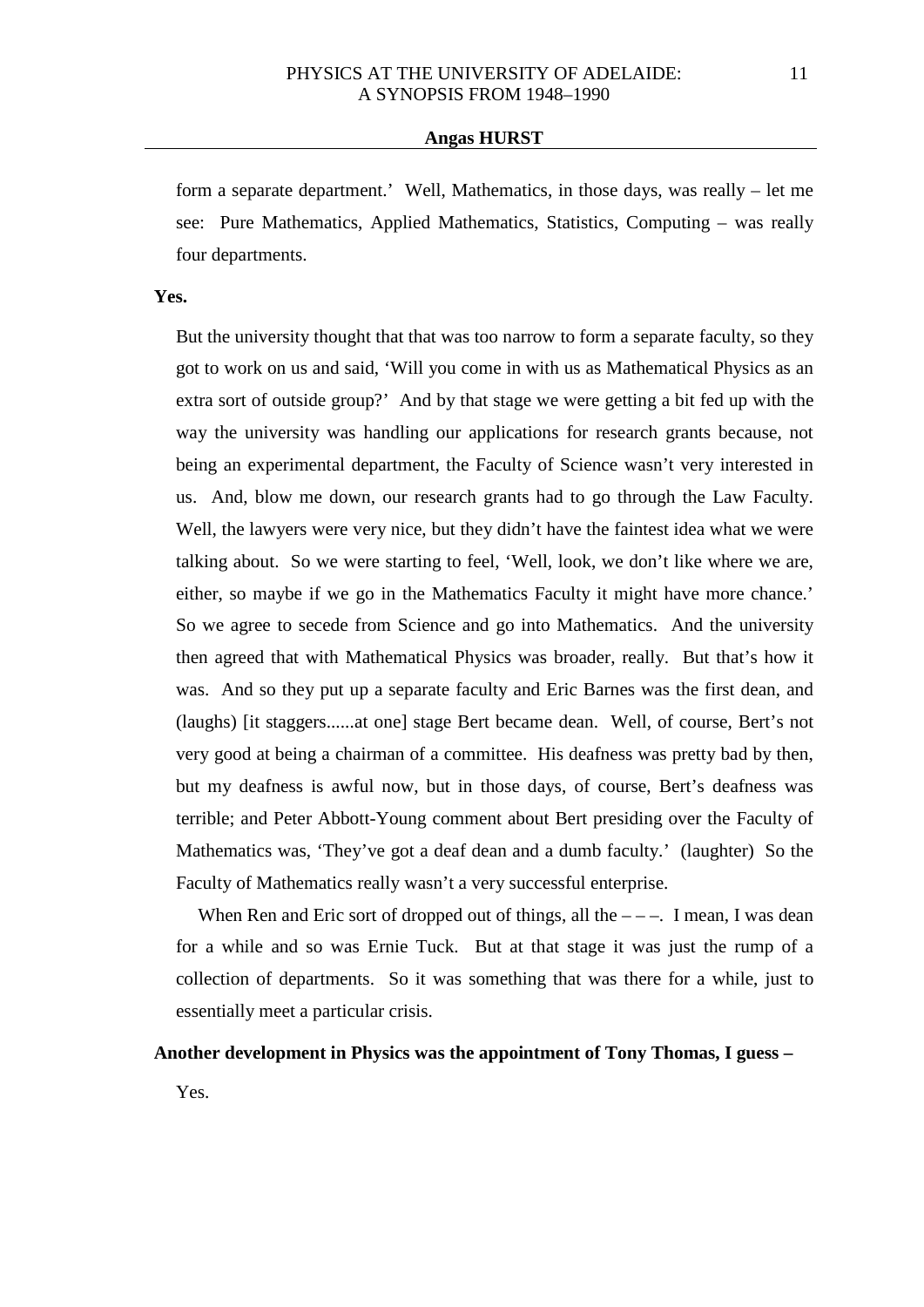# **– and really the growth of theoretical physics within the Physics Department. How did you see that?**

I was on the committee at the time that the appointment of Tony Thomas. That's when I got a lipoma on my chin which had to be cut out – that's when I grew a beard – and so my attendance at the appointments committee meetings was a little bit sporadic at that time. But there were, essentially, two outstanding candidates for this vacant chair. One was Tony Thomas and the other was Garth Paltridge. Garth Paltridge, he worked – he was a Fellow of the Academy and he worked in geophysics, I suppose, or atmospheric physics of one sort and another. And Fred Jacka was very keen to have Garth Paltridge appointed –

#### **Yes, he would have been.**

– to the position. And I suppose I made the mistake of – yes, I did make the mistake of thinking, 'Build up our own empire,' and so I was supporting Tony Thomas's appointment, although I did say at the time, 'Why do you want to come to Adelaide to do particle physics when we haven't got any particle physics in the Physics Department in any way going where you could go to ANU or Melbourne or somewhere?' And he said, 'Oh, well' – his wife, Joan, comes from Adelaide; he'd like to come back here. So he got appointed. And so we just – sup with the Devil, you need a long spoon, and Tony Thomas had his own ideas completely, which didn't include Maths Physics, and he was a real powerhouse, you see. Completely different style from us, because he'd been strongly involved with the group in Canada and CERN and so on, and had all these overseas contacts, and well, he's booming now, the latest *Adelaidean*, whole article about his collaboration with CERN and so on. So he developed what we now call Theoretical Physics. And there never really was any meshing between us, which is a pity. I always felt that there could have been much closer interaction, but there wasn't. And when the Maths Physics Department collapsed, there was no sort of counterbalance to him when Peter was the only one left, and he didn't want to fight any sort of administrative battles and so things – Maths Physics disappeared and the sort of theoretical physics of Tony Thomas were prosecuted very, very vigorously and very successfully had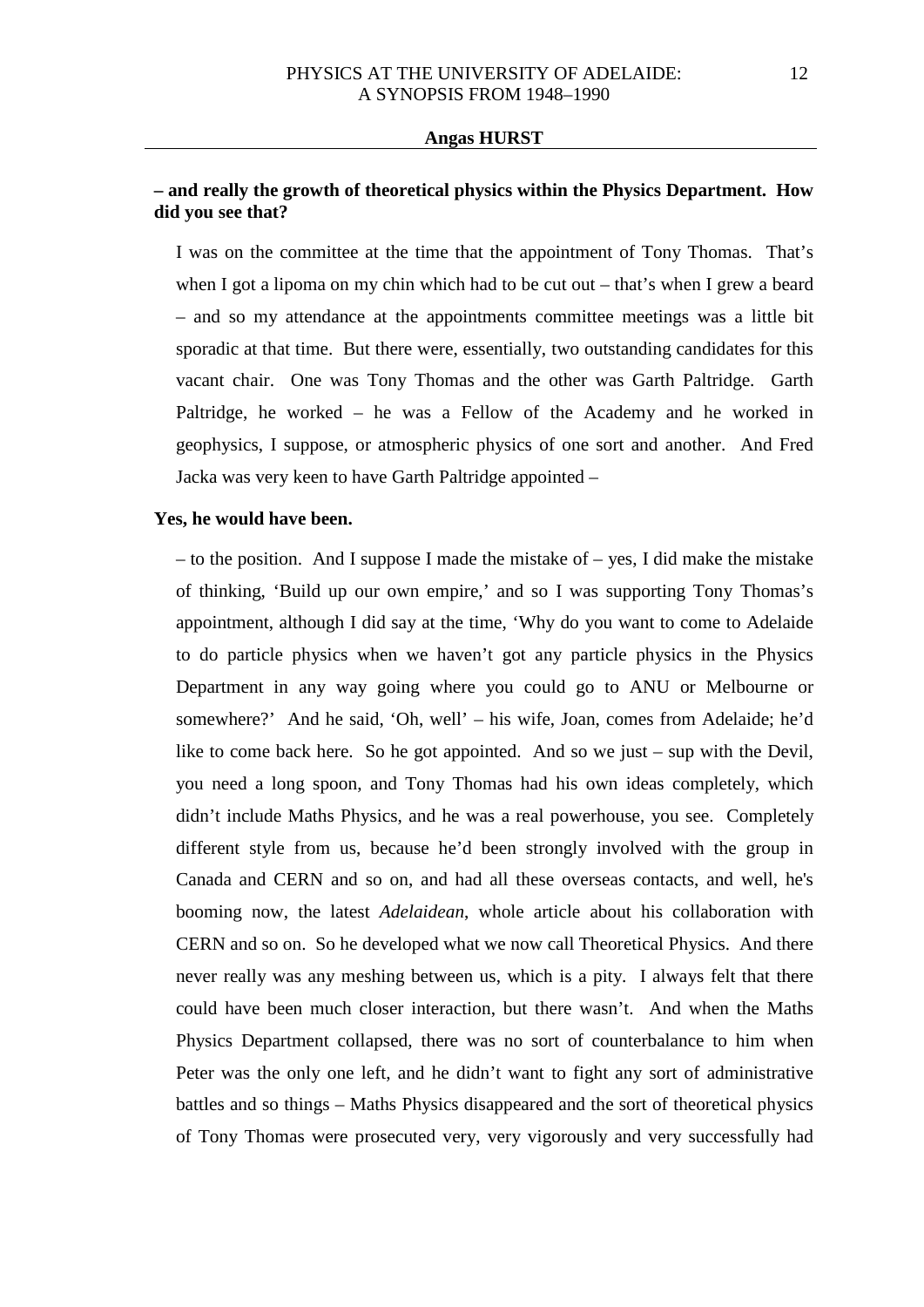taken over. But the old-fashioned – the style of mathematical physics that we'd promoted, the only one was left was with Max Lowe, and he wasn't in the race. So it got lost.

# **Just going back further, to Huxley's day, what was the relationship between Physics and Mathematical Physics in that time?**

Huxley was a prime mover in the establishment of the department, because, as I said, his knowledge of Peierles in Birmingham led him to think that Mathematical Physics was a very good subject. After all, Adelaide was one of the first places in the world outside the big centres to have Mathematical Physics. And Huxley was always very supportive. He always used to say that he wasn't really a theoretical physicist himself, or certainly not a mathematical physicist, but he knew enough about the subject to have a lot of respect for what we were doing. So the result was that relationships with Huxley were always very harmonious. I mean, he and I wrote a paper together on electron propagation. So, as far as we were concerned, Huxley was a great friend.

#### **What about Stan Tomlin?**

Well, Stan, he wasn't at all active in his interests. I mean, personally, we always got on very well with Stan, but he had no real scientific interest in Mathematical Physics at all. One test would be whether they'd come to our seminars; we'd go to theirs; but very few people from Physics would come to our seminars.

### **Yes. Then you said relations were good during the Carver years. What was John Carver's role in the atmosphere of Physics in the broad sense?**

Yes. I knew John Carver in Cambridge, of course, and had contact with him from way back, so we were always on wavelength. He always had a high regard for mathematical physics because his Cambridge knowledge, background of there, so we never had any trouble talking to him about things and he was always very supportive if we wanted to make any appointments. We had a string of very high-powered physicists, and John Carver was always very helpful about bringing these sorts of people out. So he was more positive in his thinking than, say, John Prescott was.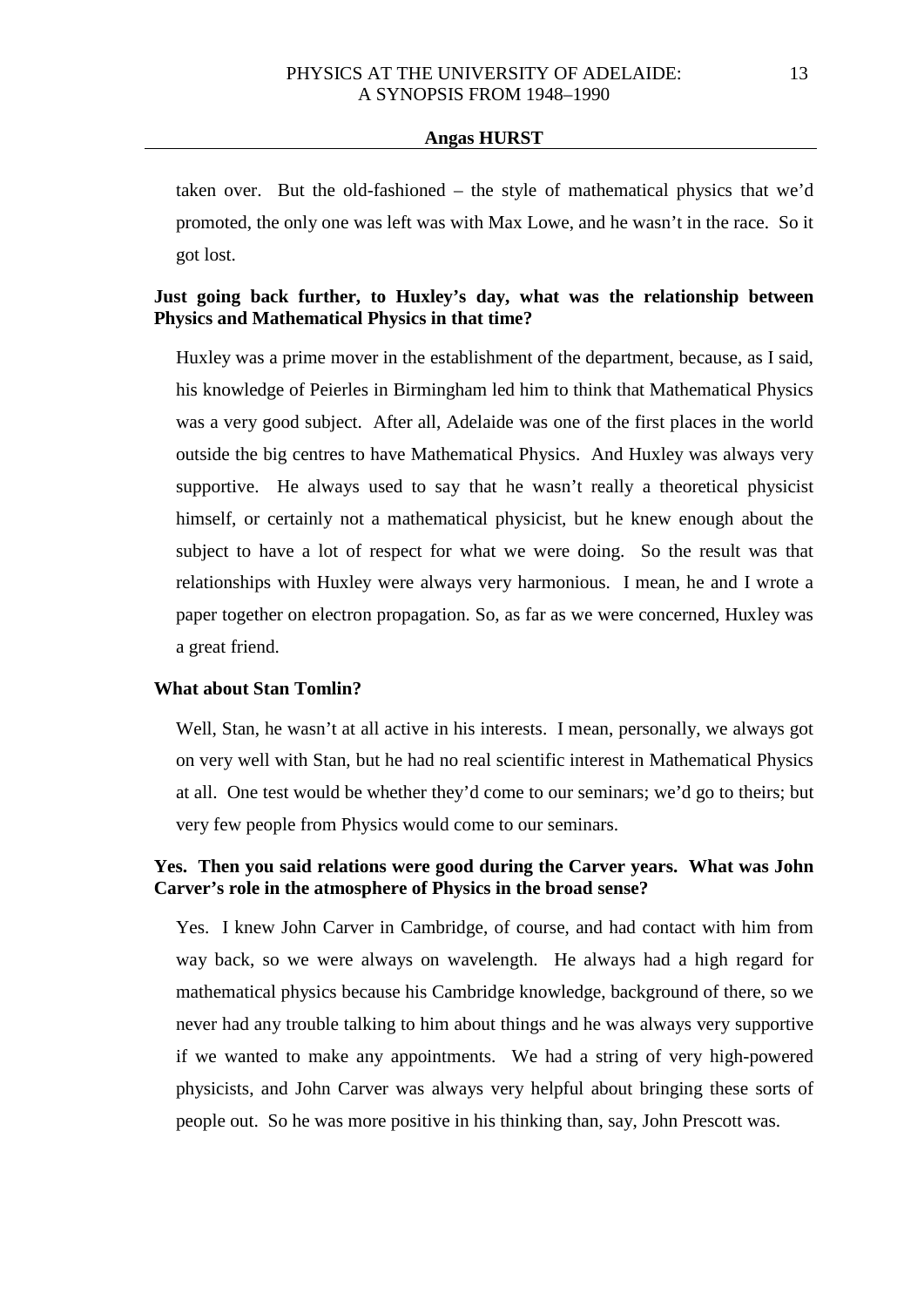#### **Was he?**

John Prescott wasn't  $---$ . Actually, to be fair, John Prescott was a bigger friend  $--$ the trouble with John Prescott is that he's got a – what would you call it? – he likes to make little sharp comments, just little digs here and there, and you've got to know that there wasn't anything behind it, but for a while you'd think he means it, and it took me a while to realise that he was actually a good friend of Mathematical Physics.

### **Angas, what's special about physics?**

Physics is getting to the bottom of things – just, really, what are the ultimate questions and how are they put together. And, of course, there comes a stage where you have to jump from the Schroedinger equation to the behaviour of an amoeba, you know. But it's very interesting to contemplate the possibility that the behaviour of an amoeba is somehow to do with the Schroedinger equation. That sort of connection is so extreme, it makes you realise how complex this world is, and physics has to throw everything away to get down to the bottom like that. And also, of course, physics is so much more sharply-defined even than chemistry, so that you can answer questions with so much more precision in physics than anything else. And so it is the last resort, really. It's the last resort.

#### **Yes. And from time to time makes a revolutionary impact in another discipline.**

One of the things I love saying, when I go into a supermarket and the girls are going chomp, chomp, chomp, chomp, chomp: 'Did you know that that was Dirac and what's-the-name's invention in the 1930s? Coordinated photon beams? (clock chimes) Without the weird things back in the 1930s you couldn't whack things through in a supermarket chain.' And that's something that people find hard to realise, that such absolutely useless things can be something that you can't do without now.

### **Did the advent of computing have a big impact on mathematical physics?**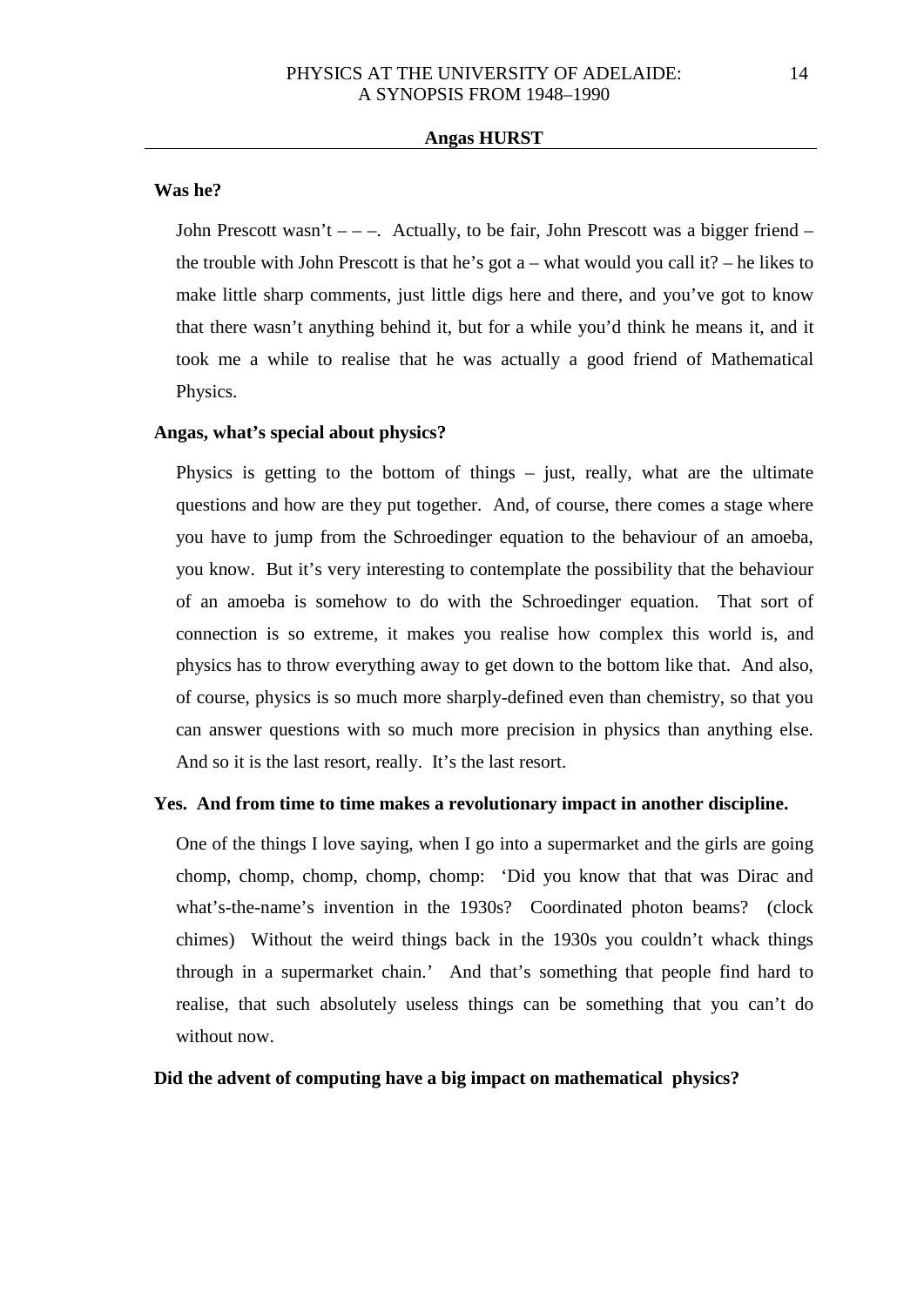Oh, yes. I'm amazed to read about the sort of questions that they can do now. You'd have no hope of doing it on a pencil and paper, but put them on a computer and you start getting almost answers – although, of course, climate control is where – or climate change is where the thing is really being pushed. I mean, climate change is just a great collection of computer models.

# **Yes. Computing opens up the possibility of working with nonlinear processes, doesn't it.**

Oh, my word, yes. Yes.

### **In a new way.**

And things that you could only have the vaguest ideas about before, and then you put it on the computer  $-$  –. This is one of the things I like to talk about with mathematical physics: computing is a marvellous tool for getting to grips with seemingly intractable problems; but, in a way, you do the computing as a sort of act of faith, because you chunka-chunka-chunka-chunka-chunka-chunk away and out come some numbers. What do those numbers really mean? What are they worth? And sometimes you've got to go back and find out just how good that thinking is, and that's mathematical physics.

#### **So if you take a complex, nonlinear process and you model it for the computer –**

Yes.

### **– do you then understand it?**

That's right. Do you really understand it? You'll get lots and lots – garbage in, garbage out quite a lot of the time if you're not careful. But that's why, somewhere along the line, some poor mug in a backroom has got to start proving some mathematical theorems which will justify these things. And it's not mathematics, either, because you've got to – the mathematics has got to be tailored to the world and not just a little game. And so I think they complement each other. There's not much point going on with these abstract things if nothing ever comes out of it, but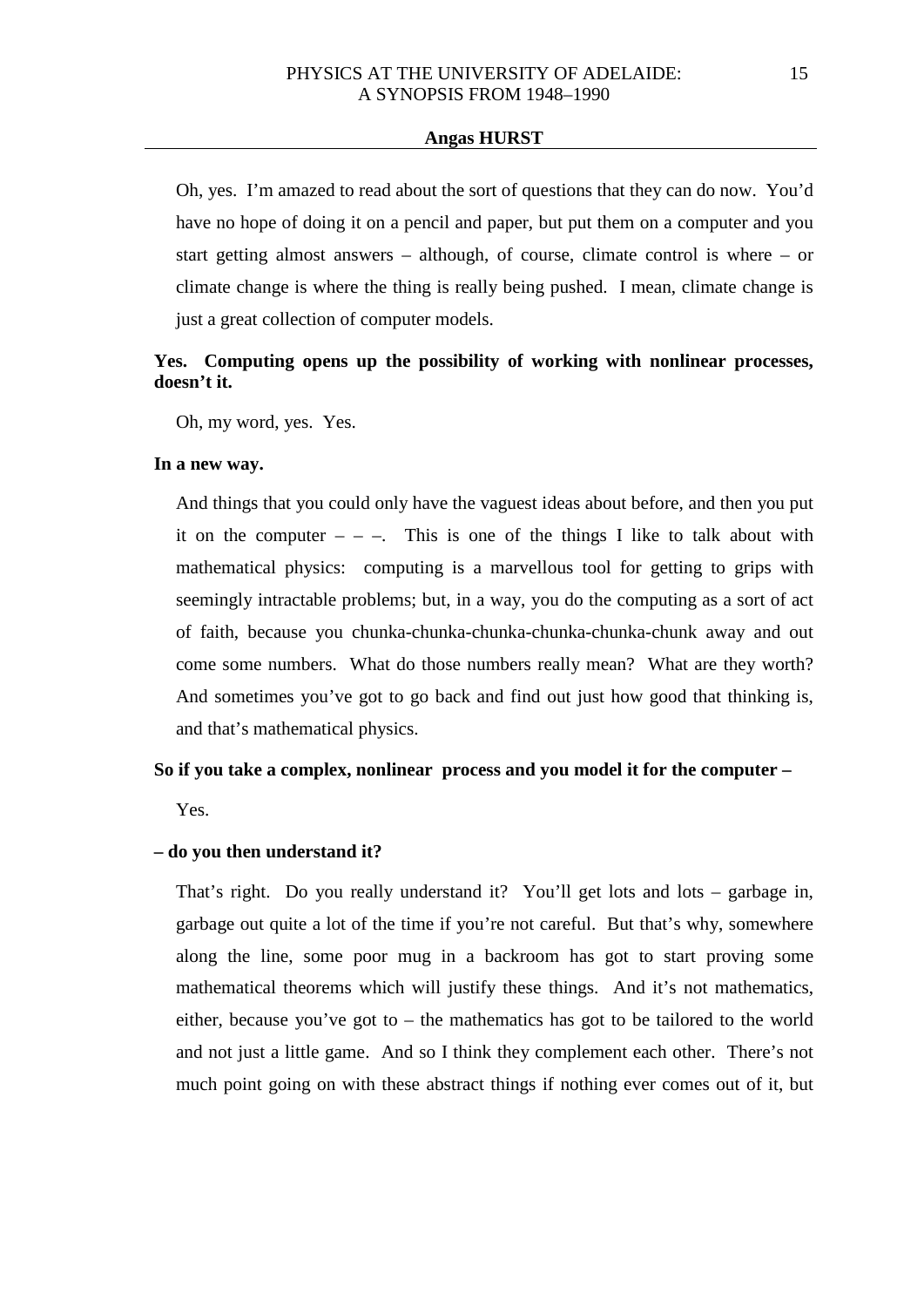there's not much point thumping away at computing if you don't know what you're doing.

# **So do you see computational techniques as a tool of mathematical physics, or a different discipline?**

Well, it develops a life of its own, of course. Well, like the proof of the four-colour problem, which I think is about 200 pages or something, you know: after a while, you really don't know just what's going on. So when I say it's a tool, but it's a tool that's got a huge life of its own. And, of course, eventually, you see, computing science, which is very strongly based on mathematical logic, develops a whole discipline of its own and you can't say it's a tool of anything else; it's got a life of its own, it almost stands on its own feet.

### **Do you think universities undervalue the hard disciplines like physics now with the trend towards valuing interdisciplinary work, at the expense of – – –?**

I was talking to Geoff Williams about the low level of mathematical preparation that students have now, coming into university, which means that the university has got to try and do a lot of the work the schools should have done. So it's hard for them to teach to the same level of intensity as before, because they're starting from a much lower base.

### **Yes – the dumbing-down.**

The dumbing-down, you see, because they've got to keep their failure rates down, and instead of educating them better at school, lower the standards of the university.

### **It's related to the number of students taken into the university, isn't it.**

Yes.

# **In your earlier days, your students were from the top very few per cent of the – – –.**

That's right. They would have some pretty hard teaching at school, where it's easier to learn things because you get so much more support. At university you're on your own much more, and so when you're thrown into these tough things without any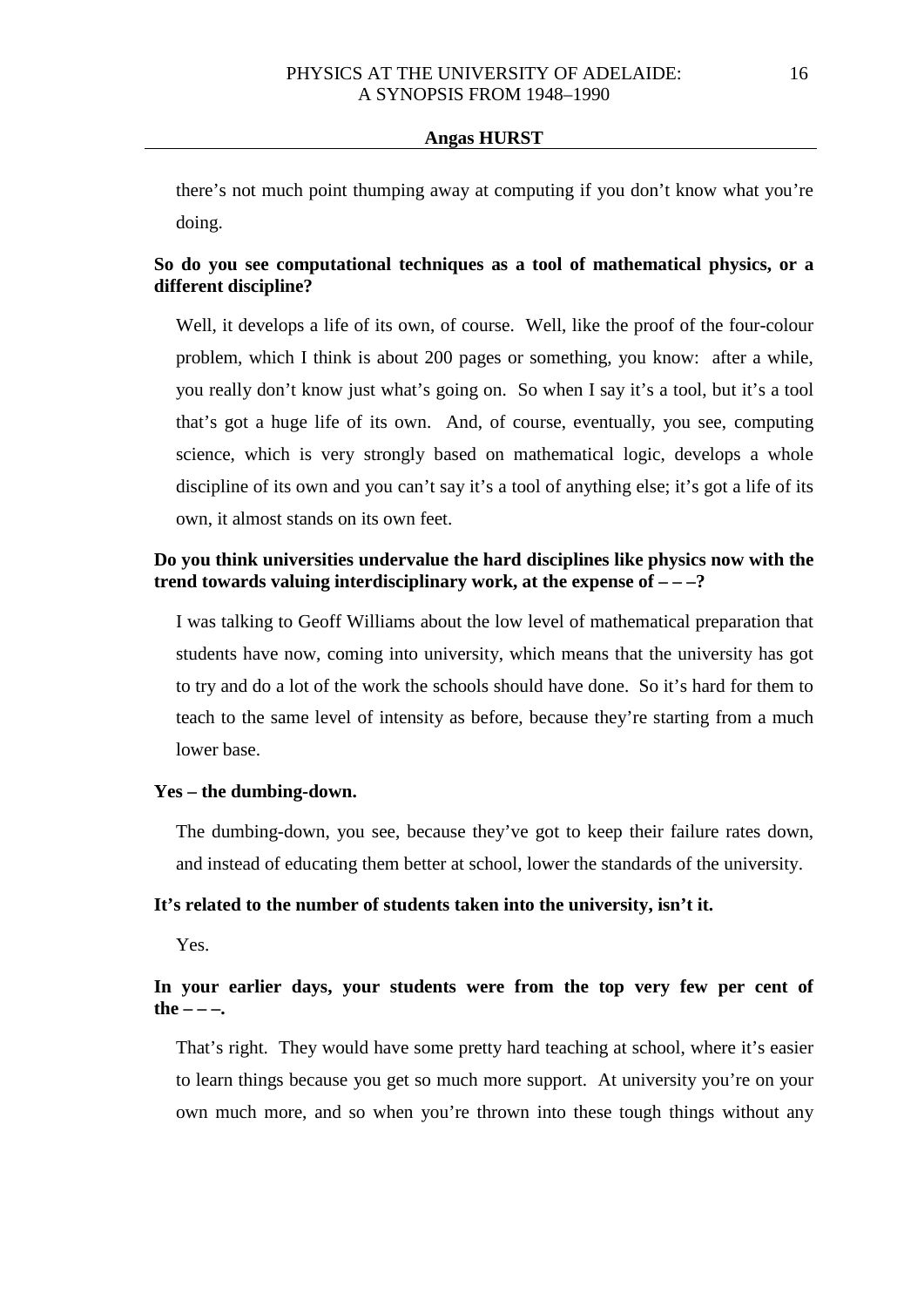proper background they just get lost. I think that university – well, of course, the trouble is financial questions have meant that universities have to try and attract big numbers. When you get big numbers, you have to lower your standards a bit. So we get these huge courses in business methods and so on, which are not really the sort of discipline that I thought of universities doing, although I suppose in the end they've certainly got value; but I wish the whole weight of the university wasn't on that end. And even Physics, I think, are tending to shy away from what you might call 'useless' things.

#### **The wheel will turn, do you think?**

Yes. I don't know what will happen. Well, I think it worked, the wheel worked for Tanya Monro – I don't know anything about her work, but I've got no reason not to have the highest regard for it, because that's the sort of in-between – it's not all application; it's got a fundamental basis; but it's not actually developing fundamental basis, and so it's obvious she's making a very big impact, but it's not really changing what you might call the way the subject's put together. But I'm speaking on the basis of pure ignorance, here. I really ought to go and hear her talk, give a talk, to get some idea what she's doing, because she's obviously very good.

It's interesting that Tanya Monro and Tony Thomas are having an unspoken competition of who'd get the most millions per year. (laughter)  $Yes - oh$ , it's amazing the money they can pull in.

# **Well, Angas, it's been an interesting conversation. Thank you for – – –.**

Well, I have rambled a bit, you know. Look, I'll get Peter's article. It's in the journal, so it's just a matter – you'll have to just read it, I think – but it's written so well that you'll have no trouble following. (break in recording)

Huxley was going on and on and on, and his eyebrows were going up and down, and Stan was listening with a pretty what you'd call 'resistant' expression on his face. When Huxley finished, Stan protested, apparently, quite strongly, and I said, 'Well, I wonder what's going on.' And I asked Stan afterwards. Apparently, Huxley was due to give a lecture immediately after Stan, so he came along but the door to